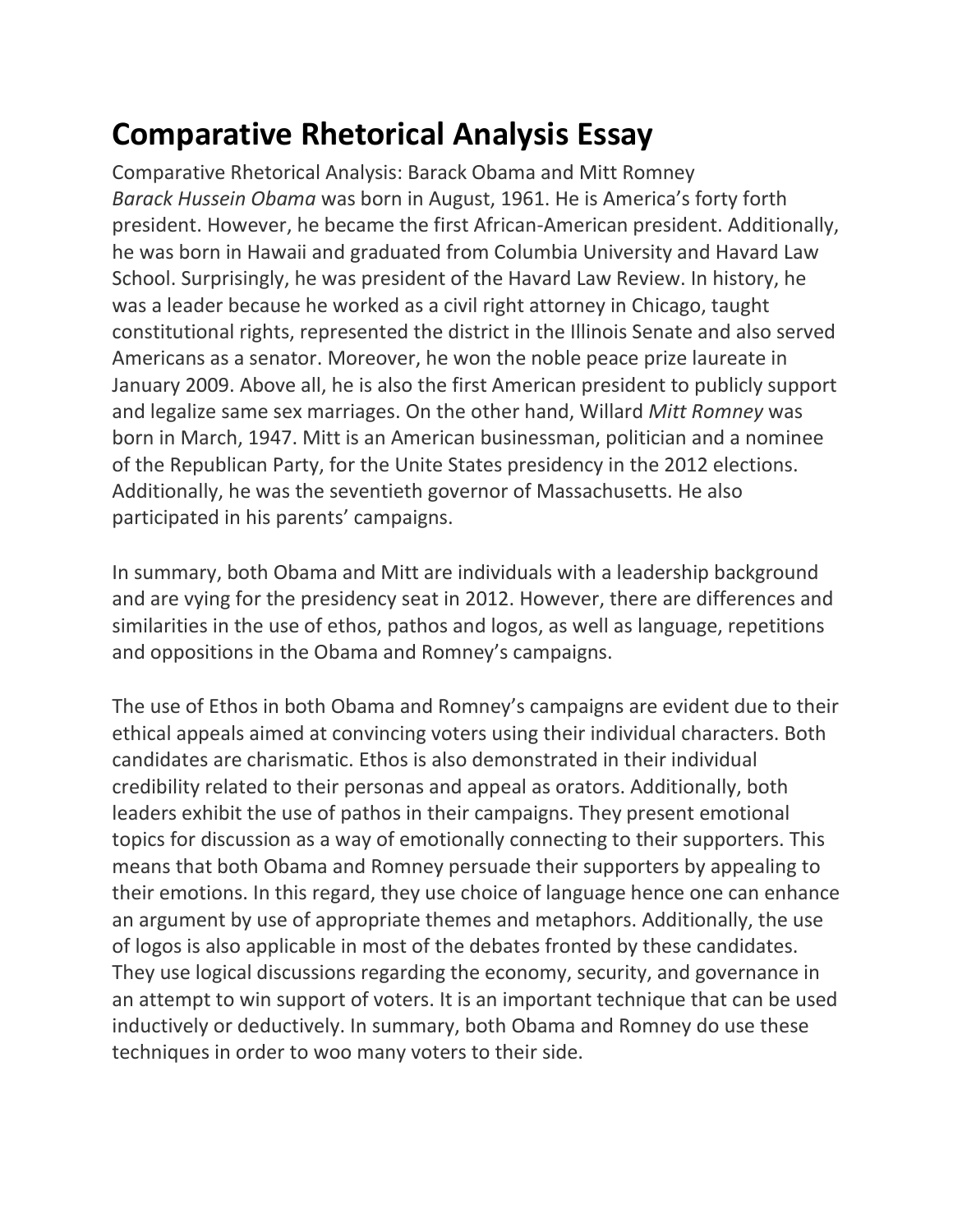Obama is known to be use highly personal in tone. Moreover, he is dialogic in his content and has a light diction which makes him relaxed while making his speeches. This makes him an orator because he uses his facial expressions, gestures and other body languages that demonstrate his oratory skills. Additionally, his personal tone in the speeches is marked by the frequent use of the pronoun "I". This shows that he voices his personal beliefs, interests, opinions, and biases as proof of his democratic rights. He also uses the pronoun "we" which is inclusive. As a result, this indicates the dialogic nature of his speeches thus invites his audience to his speech. In addition, it invites the audience to think about the discussion regarding the role of democracy and their values. On the other hand, Romney as well is known for his use of metaphor to appeal to his audience's emotions. For example, in his talk on the voodoo government and the big bird, Romney was able to trigger the emotions of the audience. In summary, both the speeches of Obama and Romney are characterized by the ethos.

Pathos lies in facts and nostalgic opening of Obama's speeches. For example, he did not mention his partnership with Indonesians but intelligently mentioned his upbringing in Indonesia, in the opening of his speech. Additionally, he said that Indonesia is part of him as he went on to elaborate his childhood experiences. This means that he was able to frame the audience before he could go ahead and talk openly on the partnership Indonesia has with the U.S. and the democratic role of the two nations. Romney's speeches have pathos in them because he says that he cannot borrow from China in order to pay a debt, hence his government will be cautious on how it spends the money (Robinson 67). In summary, Obama uses his childhood experiences as a sentiment that would engage his audience while Romney uses the big bird story to talk of the government's expenditure.

Obama appeals to logic or reason. This is because he talks about, religious faith development and democracy which according to him are important to human development. In addition, he argues and counter-argues about these issues, giving real examples in a bid to strengthen his arguments.

For example, Obama has a stand on the economy that sees him repeal the Bush tax cuts. This means that he will formally withdraw this taxation mode. However, he will only withdraw for those who earn more than two hundred and fifty thousand dollars. Moreover, Obama will also lower taxes on the manufacturing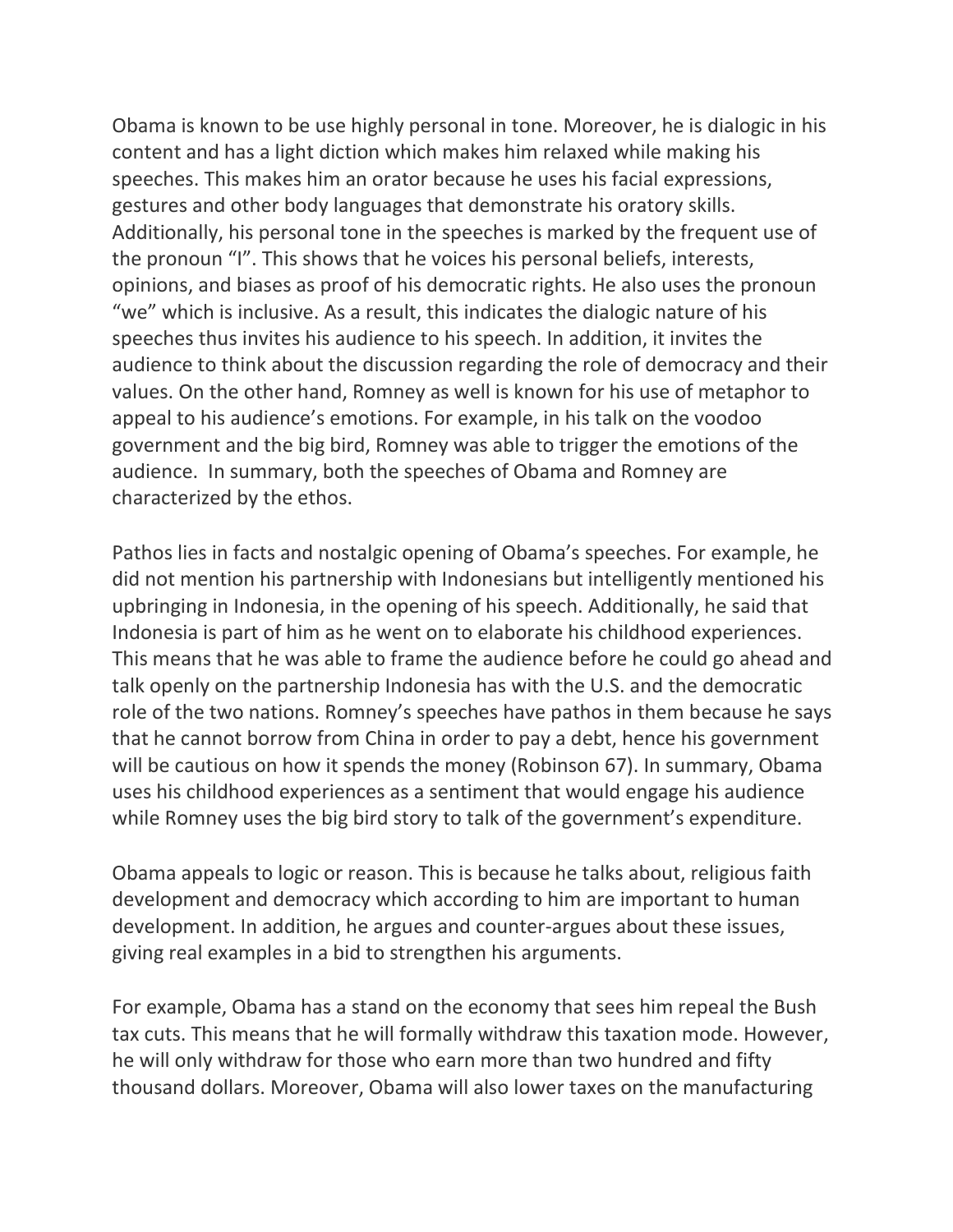industry stimulate spending and cut on taxes, for the economy to grow. Romney also does deal with the same issue and his view is that the Bush tax should be permanently eliminated. Additionally, he will lower corporate tax rate across the board to twenty five percent, cut taxes and regulations to encourage economy development and government spending to reduce deficit In summary, both Obama and Romney use logic so that the audience can also understand their ways of reasoning, on the way forward to improving the economy of the states.

Language is essential in every speech made by an individual. Consequently, it is important for Obama and Romney to be cautious on their language use so as to woo many voters. In addition, according to a research conducted on the two candidates, both candidates have the words, 'people,' 'time,' 'America and president' in their speeches. This means that they both put an emphasis on what their campaign is all about. In addition, Obama repeats his Durham speech almost word for word. On the other hand, Romney keeps repeating the truth of the economic state to his audience.

This is because it will keep on reminding the audience on the failures of Obama as the current president, hence could have more supporters.

Additionally, since the two are competitors, it is natural for them to oppose each other while making their speeches. For example; Obama attacked Romney on his stand on issues concerning women's health where Romney states there stances that can moderate abortion. On the other hand, Romney opposes Obama's idea on employers sponsoring their employees with health insurance that will cater for contraceptives. In summary, it is normal for candidates to oppose each other as each tries to win more supporters.

In conclusion, it is important for any individual making a speech to ensure that their speech has ethos, pathos and logos. This acts as a pillar to every speech constructed. Arguably, an audience will only listen if they respect the individual offering the speech as demanded by ethos.

Moreover, emotional connection of a speaker to an audience can be achieved in many ways, just as pathos dictates. It is also important to consider logos, because unless people find meaning in what an individual is saying, it may be difficult to convince them. In summary, Obama and Romney use the above three pillars in